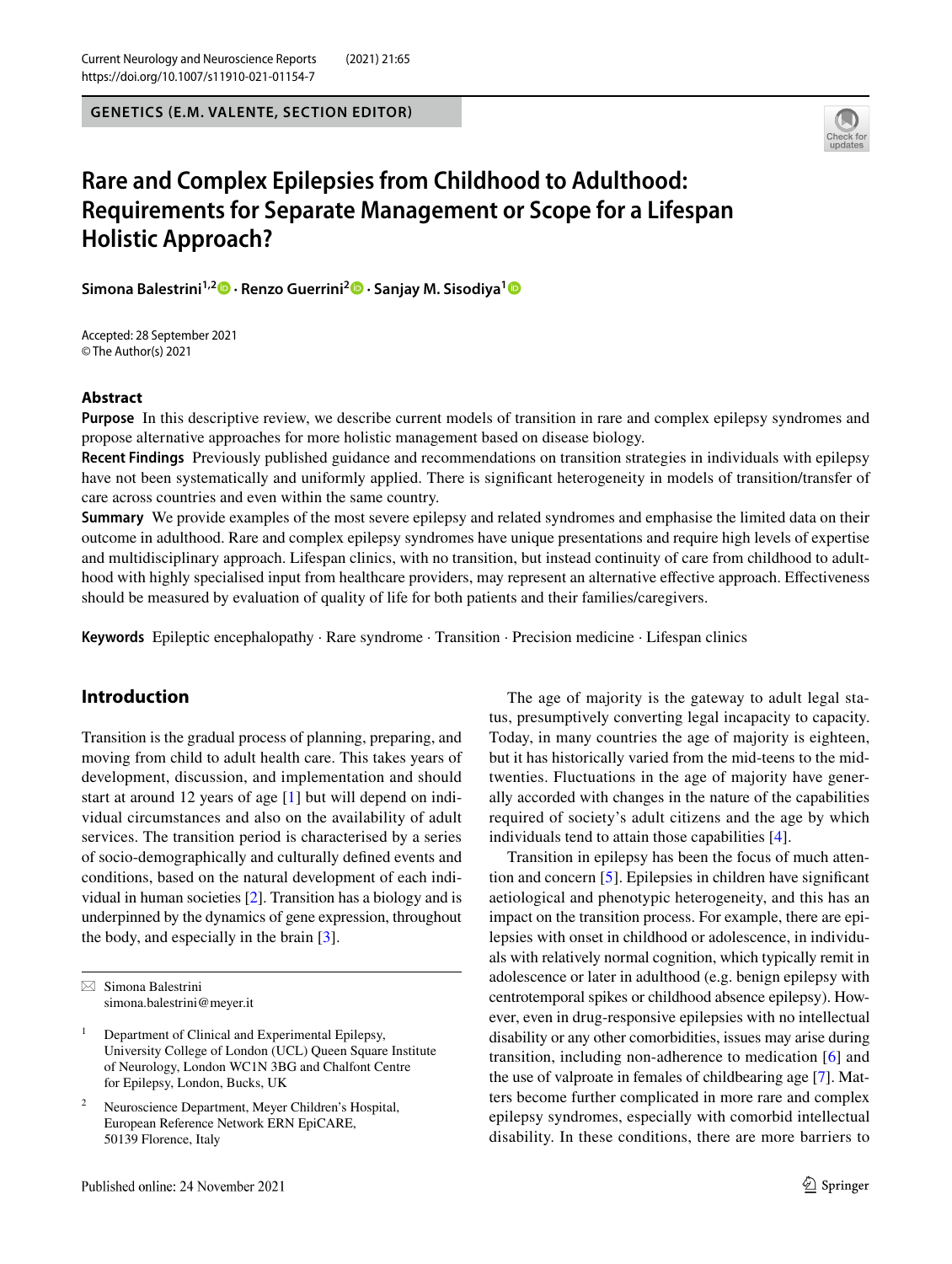accessing adult services, including the need for best interest assessments, replacement of regular follow-up appointments with as-required appointment systems, and risk for health problems being either misdiagnosed or overlooked [[8\]](#page-8-6). Transition may thus become more challenging for individuals with complex epilepsy syndromes and everyone involved in their care, and it seems that in many healthcare systems around the world, the provision of a comprehensive transition programme is inadequate. Furthermore, transition in the epilepsies is burdened by the commonplace use of the term "childhood epilepsies", with its inherent implication that some epilepsies afect only children, whilst many severe epilepsies seen in adulthood are of childhood onset but persist into adulthood. In this descriptive review, we frst examine the current approaches to transition in rare and complex epilepsy syndromes. We then review the main challenges around transition in these syndromes, giving examples of the most severe ones, and fnally propose alternative approaches for more holistic management with examples from other diseases.

#### **Methods**

We searched on PubMed for articles published in English from PubMed inception to Jan 31, 2021. The following search terms were used: "epilepsy + transition", "genetic epilepsy+transition", "epilepsy syndrome+transition", "epilepsy+transition model", "lifespan clinic", "continuity of care", "holistic clinic", "comprehensive health care". Articles were also identifed through searches of the authors' own fles. The search was restricted to articles published in English. The fnal reference list was generated based on relevance to the broad scope of this review.

## **Current Approaches to Transition in Complex Epilepsy Syndromes**

In the epilepsy feld, transition of care is often discussed at national and international conferences. In 2016, a symposium on transition in epilepsies was held in Paris, including about 30 paediatric and adult neurologists/epileptologists from several European countries, the USA, and Canada. Three summary papers were subsequently published. [[9–](#page-8-7)[11\]](#page-8-8) The frst one described fve basic themes with an important efect on transition, including brain changes in adolescence such as impulsive pleasure seeking and risky behaviours that may be the result of an imbalance between frontal and limbic maturation, puberty, sexual debut, psychological development, and bone health. Implications of these themes for transition, and some specifc interventions to achieve maximum long-term adult independence and quality

of life, were discussed. [[9](#page-8-7)] The second paper described the outcome of childhood-onset epilepsy from adolescence to adulthood with the goal of recommending the best approach to transition. Various groups of epilepsy syndromes were discussed: disorders presenting in childhood that may have late- or adult-onset epilepsy (metabolic and mitochondrial disorders), disorders with changing problems in adulthood (tuberous sclerosis complex, Rett syndrome, Dravet syndrome, and autism), epilepsies that change with age (childhood absence epilepsy, juvenile myoclonic epilepsy, West syndrome, and Lennox-Gastaut syndrome), epilepsies that vary in symptoms and severity depending on the age of onset (autoimmune encephalitis, Rasmussen's syndrome), epilepsies with structural aetiology that are less likely to evolve in adulthood, and childhood-onset epilepsies with a risk of later adulthood cerebrovascular disease and dementia [\[10](#page-8-9)]. The third paper focused on treatment issues including drugs unfamiliar to adult epilepsy specialists or without licenced indications for adults, optimisation/continuation of treatment in adulthood, treatment of comorbidities, and adher-ence issues [\[11](#page-8-8)].

Current approaches to transition for people with complex epilepsy syndromes vary. We review approaches in diferent countries and healthcare systems, showing that adoption of recommendations of the reports from the 2016 Paris symposium has been limited. We then consider the practical issues that need to be addressed, following up on those recommendations but also including some independent aspects.

In the UK, there are four avenues for ongoing care of young people aged 16–19 with epilepsy: remaining under paediatric services; discharge to the sole care of the general practitioner (GP); transfer to an adult neurologist or physician who does not necessarily have special expertise in epilepsy; care in a dedicated epilepsy transition service where specifc adolescent and adult issues can be raised and discussed in an appropriate setting [[12](#page-8-10)]. The frst reported transition clinic for young people in the UK was established in 1991 in Liverpool [\[13](#page-8-11)].

In Italy, there are various models that slightly differ across the regional healthcare systems. In general, for drugresistant and complex epilepsy syndromes, joint assessments by the paediatric and adult neurologist for a few visits are recommended [\[14\]](#page-8-12). However, it is not uncommon that for rare syndromes, continued follow-up into adulthood by the child neurologists is permitted on an individual basis in the context of a "continuity of care" plan detailing why discontinuation of a longstanding patient/team-physician relationship would be disadvantageous to the patient.

In France, at a centre for rare epilepsies in Paris, a transition programme was established in 2005, involving a single, dedicated adult neurologist taking over continuing care as young people with severe epilepsy and intellectual disability grew into adults [[15](#page-8-13)]. Issues to be addressed included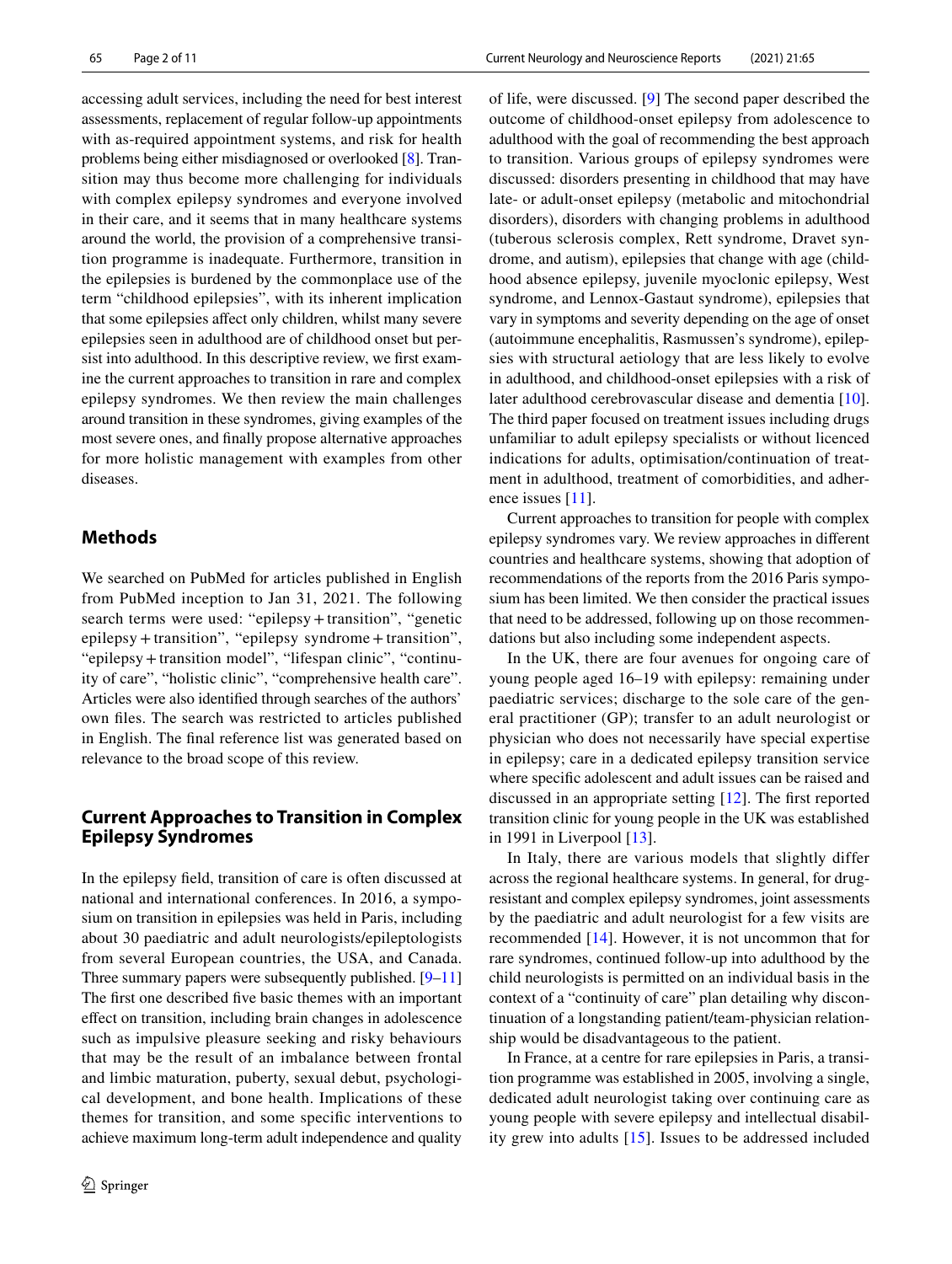sexual maturation in young adults with cognitive disabilities, psychogenic seizures during stressful developmental stages in adolescence and young adulthood, and care of specifc epilepsy syndromes that persist into adulthood. The process included a transfer summary from the paediatric epilepsy service plus complete access to all of the paediatric medical records. After the implementation of the transition programme, a survey for families of patients with Dravet syndrome (DS) showed success in flling the gap between paediatric and adult care systems [\[16](#page-8-14)]. Nevertheless, a recent survey conducted in France showed poor knowledge of published recommendations on transition in epilepsy and very rare use of a structured transition programme among paediatric and adult neurologists [[17\]](#page-8-15).

In Germany, a concept for a diagnosis‐independent transition programme was designed in 2008 and involved health insurance agencies at an early stage [\[18\]](#page-8-16). The programme started with patients with epilepsy or type 1 diabetes in the Berlin/Brandenburg region and three health insurance agencies. Three groups were delineated, according to the perceived degree of support required. The medical societies of paediatrics, internal medicine, and neurology have agreed on this programme as the basis of transition and support its use in regular health care. In 2013, the programme became a partner in the modular education system ModuS, which is ofered to adolescents with chronic diseases and their parents [\[19](#page-8-17)].

In Canada, where there is a universal healthcare system, very few formal transition/transfer programmes exist for children moving to adult epilepsy care. A transition clinic was set up in Halifax, Nova Scotia, which was attended by a paediatric neurologist, adult epileptologist, and an adult epilepsy nurse specialist. Before the clinic appointment, the paediatric neurologist prepared a detailed written summary of the epilepsy issues, and the family prepared a written summary of the psychosocial issues. The entire team extensively reviewed these during the frst visit; subsequently, there was one further follow-up visit with the same team before the fnal move to the adult clinic. When two of the key physicians retired from clinical practice, the structure of this clinic did not persist [[20](#page-8-18)]. In Edmonton, Alberta, another epilepsy transition programme was established, run exclusively by the epilepsy nurse specialists from both paediatric and adult care. The paediatric epileptologist provided a referral letter to the adult epileptologist. The family and patient then met with the adult and paediatric epilepsy nurses and reviewed a number of key transition/transfer themes at one or more visits. Subsequently, the patient (±parents) met the adult epileptologist for ongoing care. A questionnaire assessment suggested that families strongly endorsed this process [[21](#page-8-19)]. Some Canadian data about the adult outcome of children with epilepsy indicate that major social difficulties are common and not easily addressed in the adult healthcare system. A key issue, seen in a number of healthcare systems, is that children with intellectual disabilities and epilepsy are unlikely to be seen or followed by an adult neurologist [[15](#page-8-13)].

There is signifcant heterogeneity in models of transition/transfer of care even within the same country. There is absence of evidence of the efectiveness for any specifc model; neither is it known whether having a transition policy in place translates into any measurable beneft, and it seems that the main issues around transition often remain unaddressed.

There is increasing awareness that healthcare systems should introduce specifc changes in order to achieve successful transition from paediatric to adult care for adolescents with chronic conditions, evaluate the short- and longterm outcomes of various transition strategies, and identify those which deserve widespread implementation [[22](#page-8-20), [23](#page-8-21)].

Despite various clinical recommendations in Western countries for transition of adolescents with chronic health conditions and special needs [[24](#page-8-22)–[26\]](#page-8-23), and some targeted efforts in the epilepsy field  $[9-11]$  $[9-11]$ , we still lack a systematic strategy that is sensitive to local circumstances, healthcare systems, and cultural identities.

#### **The Main Challenges Around Transition in Complex Epilepsy Syndromes**

Individual complex epilepsy syndromes are rare but, being numerous, collectively account for an important segment of epilepsy care. In addition, they pose particular issues not often encountered with many more common epilepsy syndromes in which typically comorbidities, in particular intellectual disability, are less prevalent and less severe.

In most secondary care hospitals across the UK, epilepsy in children and young people is managed by paediatricians with expertise in epilepsy and epilepsy nurse specialists, with selective input from tertiary-based paediatric neurologists for drug-resistant epilepsies. However, discussions around independence, sexual health, career choices, and several other aspects often do not take precedence and are perceived as inappropriate in the presence of parents [[12\]](#page-8-10). In addition, during paediatric care, the young person may not have had much input from the family doctor, GP or paediatrician, or other primary care professionals, who then usually become the frst point of contact for a young person in the community. This can cause the young person or the family to feel they are no longer receiving specialist care, and there may be difficulties in establishing a relationship with the primary care team in the longer term [\[12](#page-8-10)]. In comparison, in the adult setting the young person is likely to be seen alone within a structured consultation. They may have less frequent follow-up visits, and the onus is on the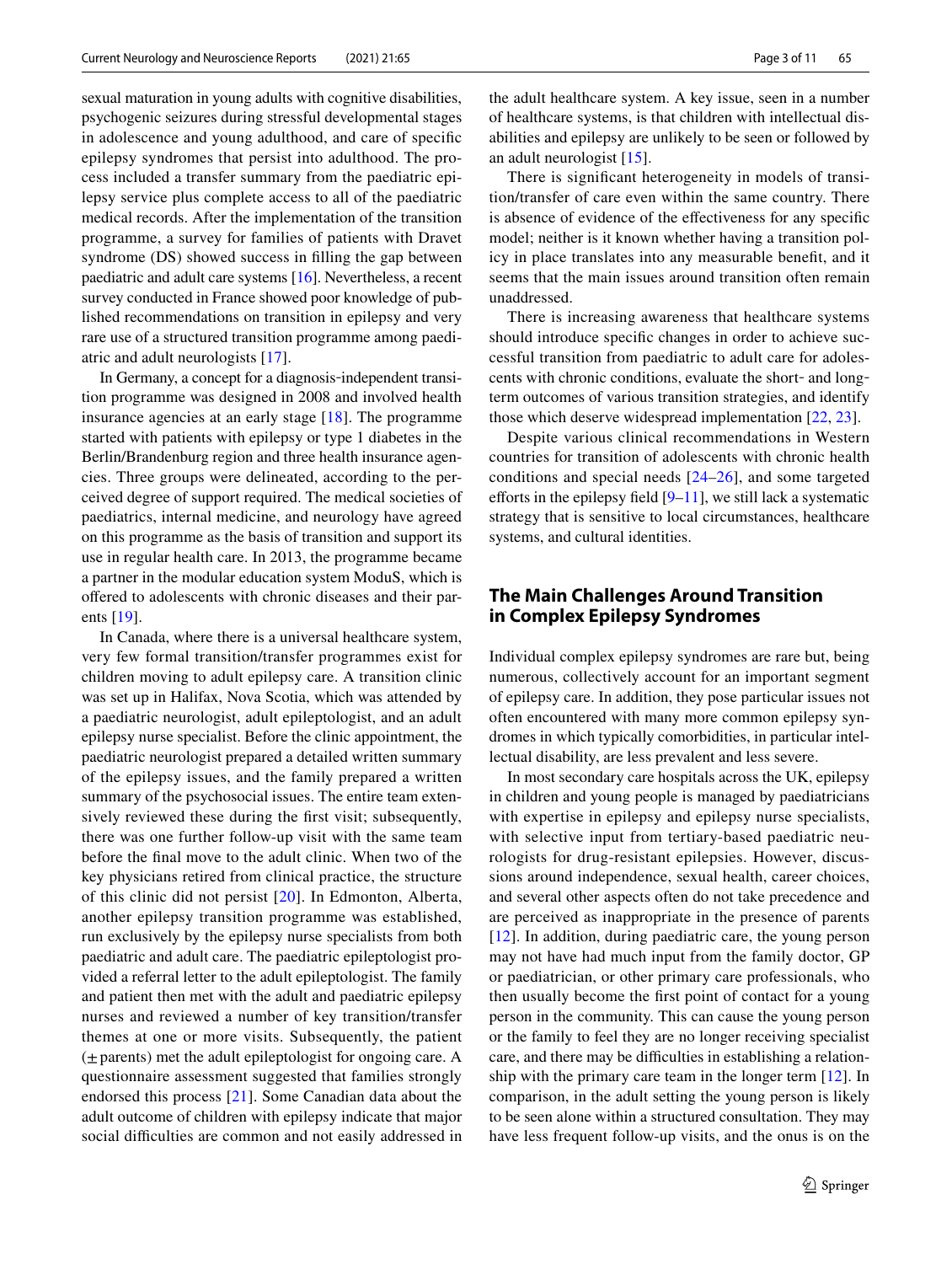young person to seek help independently ad hoc, requiring the young person to have good knowledge of their condition and treatment and recognising when they need help [[20](#page-8-18)]. These changes may have an adverse effect on the care of a young person with intellectual and other disabilities. Adult healthcare professionals may not feel adequately trained to communicate with and look after young people with complex neurological disorders and moderate to severe cognitive impairment. For individuals with cognitive disability, there are additional legal issues, the need for capacity assessment, and best interest decision-making related to clinical management and treatments. Young adults lacking capacity will need an advocate to be responsible for consenting to assessment and treatment, e.g. when inpatient admission is required and an adult ward may not be able to cater for the nuances of care in young people with complex epilepsy and disabilities, who may sometimes carry over into adulthood typical childhood features of the condition.

Treatment is often complex in rare epilepsy syndromes. Optimisation of treatment during transition should be considered, to minimise the long-term side efects of antiseizure drugs, and also before pregnancy to balance the risk of teratogenicity and seizure control [\[27](#page-8-24)].

Based on the existing literature and on our own experience, we propose an empirical classifcation of the main issues around transition into four categories, with a large degree of overlap (Fig. [1\)](#page-3-0): age-related (e.g. independence, puberty, sexuality, psychological development and behavioural changes, bone health), condition-related (e.g. continuity of expertise in clinical management, capacity assessment, clinical course over time, mental health disturbances, and comorbidities), medical needs (e.g. frequency of follow-up visits, consenting to assessment/treatment, treatment optimisation, use of unlicenced drugs, treatment of comorbidities, adherence issues), and social needs (e.g. driving, employment, use of alcohol and recreational drugs, psychological aspects related to independence and stigma, relationships, sexual activity). All the main issues around transition may ultimately afect quality of life. In fact, low quality of life is often described in the transition-aged population, and this is due not only to ongoing seizures, but mental health disturbances and multiple other factors may play a role [[28](#page-8-25)] (Fig. [1\)](#page-3-0).

The roles of families and carers need to be taken into account in chronic conditions associated with disabilities. Parents play a crucial role in transition, and they can often feel unprepared, with limited awareness of adult services, and with limited information on their children's long-term outcomes and future needs [[29,](#page-8-26) [30](#page-8-27)]. Transition can be a considerable source of parental stress, leading one review



<span id="page-3-0"></span>**Fig. 1** Venn diagram illustrating the main challenges around transition in complex epilepsy syndrome. The multiple issues are related with age, the specifc underlying syndrome, and medical and social care needs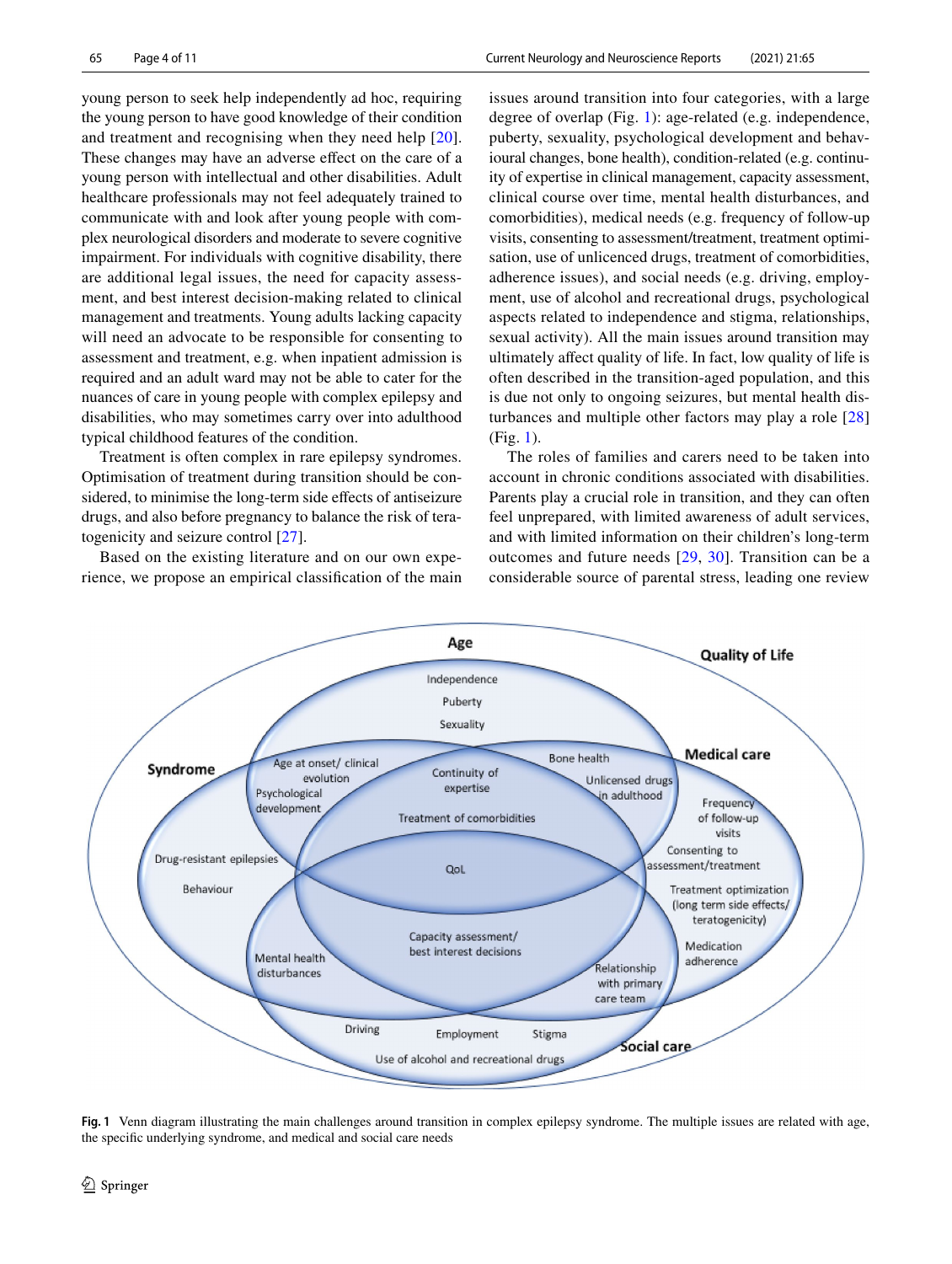to conclude that more evidence is "needed for the development of anticipatory guidance to assist parents as their children transition into adulthood" [[29](#page-8-26)]. A recent study of parental perspectives during transition has highlighted that parental roles were perceived as "time consuming, stressful, and unrelenting but necessary to protect children from harm in the face of multiple risks and uncertainties". Conversely, protective strategies were also perceived to hinder adolescent development, family functioning, and their own development as midlife adults [\[31](#page-8-28)]. Recommendations were provided for working with parents and young people to manage the risks and uncertainties associated with their condition, as part of routine transitional care [[31\]](#page-8-28).

The most severe end of the spectrum of complex epilepsy syndromes includes early-onset developmental and epileptic encephalopathies (DEEs). These are a heterogeneous group of disorders characterised by treatment-refractory seizures and a signifcant degree of comorbidity including global developmental delay or regression, intellectual disability, movement disorders, autism spectrum disorders, behavioural issues [\[32](#page-8-29)], and often with extra-neurological involvement. The aetiology of DEEs is most often genetic, i.e. due to de novo dominant mutations, but X-linked and autosomal recessive forms can also present in neonates. There are high genetic heterogeneity and marked phenotypic pleiotropy. There are also a few exceptions with non-genetic aetiology (e.g. hypoxic-ischemic encephalopathies, postinfectious disorders). The majority of genetic diagnoses are currently made in childhood  $[33]$ , whilst adults with DEEs often remain undiagnosed due to reduced access to next-generation sequencing, a long history of epilepsy and complex treatment potentially masking syndromic features, and lack of accurate information on early history [[34](#page-8-31), [35](#page-8-32)].

Data on survival and outcome in adulthood are lacking for most DEEs. From a phenotypic perspective, the recognition of an electroclinical phenotype may sometimes provide some information on clinical management and prognosis. We provide below an overview, with further details presented in Table [1](#page-5-0), of the available prognostic data on electroclinical epilepsy syndromes which may inform the transition process.

Understanding the natural history of disease and identifcation of prognostic factors are crucial to predict long-term outcomes, to adopt preventative strategies, and to develop disease-modifying treatments. However, our knowledge is still very limited especially in relation to outcome of rare genetic epilepsy syndromes. We can only speculate that multiple factors contribute to disease course, including brain development, specific gene abnormality and associated neurophysiological dysfunction, changes in gene expression over time, role of modifer genes, and also clinical factors such as seizure frequency and behavioural disturbances.[\[65•](#page-9-0)•] We note that the latter do not always show a linear correlation with outcome; e.g. in DS, the outcome in adulthood is generally poor although epilepsy severity and behavioural abnormalities tend to decrease over time.[[49•](#page-9-1)]

With the advent of next-generation sequencing, more and more gene mutations are being identifed as the cause of DEEs and other complex epilepsy syndromes. As a consequence, we are hoping to switch from a syndrome-based description of clinical phenomenology to a more specifc understanding based on pathophysiology. Likewise, empirical treatment approach based on the electroclinical phenotype will likely be gradually substituted by an algorithmbased treatment approach aiming to reverse or inhibit the neurophysiological dysfunction caused by the genetic defect [[66\]](#page-9-2). However, such precision medicine treatments are currently available only for a minority of genetic epilepsies, and most patients are still treated on a trial-and-error process. Equally, our understanding of pathophysiological mechanisms and disease course remains very limited for many rare genetic epilepsy syndromes, where our current clinical practice is still mostly grounded on electroclinical phenotypes. The latter are much less defned in adulthood, and in general the concept of DEE/EE is generally less well-defned in older patients. In fact, most studies investigating clinical features and treatment response rely on paediatric data, although obviously appropriate treatment strategies are also required for adults where management becomes even more complicated due to comorbidities and disease evolution.

Identifcation of a genetic diagnosis may lead to treatment changes with subsequent clinical improvement at any age, for example, withdrawal of sodium channel blockers in DS [[47](#page-9-3)] or creatine supplementation in cerebral creating defciency type I. [[67\]](#page-9-4) However, there are individuals where the causative role of gene mutation is more difficult to establish, [[68\]](#page-9-5) or where the putative "precision treatment" is ineffective  $[69\bullet]$  $[69\bullet]$ , or where there are no direct treatment implications following genetic diagnosis.

Among the multiple factors that may play a role in the natural history of complex genetic epilepsy syndromes, gene expression and epigenetic mechanisms probably feature. For some genes, we know that they continue to be highly expressed in the adult human brain, but we do not know how this relates to clinical outcome [\[70\]](#page-9-7). There are some suggestions that diferential developmental expression pattern of sodium channel genes may infuence age at clinical onset and disease course [\[69](#page-9-6)•, [71\]](#page-9-8). To our knowledge, there are no data on the infuence of epigenetic mechanisms on the course of complex epilepsy syndromes.

Overall, these examples of genetic disorders with phenotypic heterogeneity and widely variable age at onset provide a strong indication that clinical discontinuity of care between paediatric and adult medicine, although to some extent unavoidable in many current health systems, would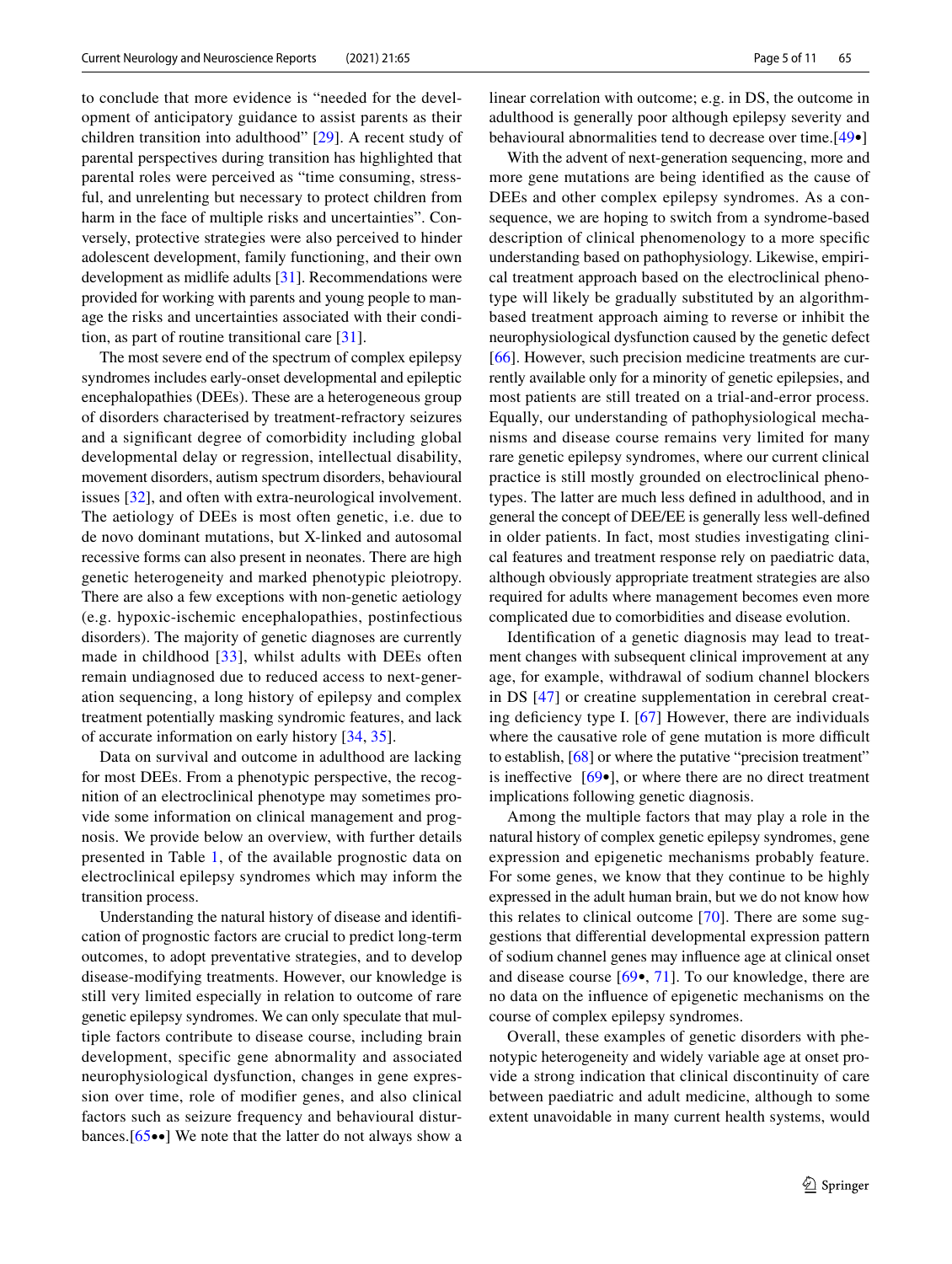<span id="page-5-0"></span>

|                                                                 |                                      |                           |                                                                                                                                                                       | Table 1 Most common electroclinical phenotypes of developmental and epileptic encephalopathies (DEEs) with a summary of available data on outcome of epilepsy and other clinical features |                                                                                                                                                                                                                                                                                                                                                                                                                                                                                                                                                                                                                                                   |                                                                                                                                                                                   |
|-----------------------------------------------------------------|--------------------------------------|---------------------------|-----------------------------------------------------------------------------------------------------------------------------------------------------------------------|-------------------------------------------------------------------------------------------------------------------------------------------------------------------------------------------|---------------------------------------------------------------------------------------------------------------------------------------------------------------------------------------------------------------------------------------------------------------------------------------------------------------------------------------------------------------------------------------------------------------------------------------------------------------------------------------------------------------------------------------------------------------------------------------------------------------------------------------------------|-----------------------------------------------------------------------------------------------------------------------------------------------------------------------------------|
| Electroclinical phenotype                                       | Actiology                            | Seizure onset             | Clinical features                                                                                                                                                     | Epilepsy course                                                                                                                                                                           | Data on outcome                                                                                                                                                                                                                                                                                                                                                                                                                                                                                                                                                                                                                                   | References                                                                                                                                                                        |
| migrating focal seizures<br>Epilepsy of infancy with<br>(EIMFS) | Genetic                              | months of life<br>First 6 | hemispheres, acquired<br>microcephaly, cortical<br>language is typically<br>visual impairment,<br>between cerebral<br>Seizure migration<br>absent                     | frequency over the first<br>few months, refractory<br>Seizures increasing in<br>to treatment                                                                                              | seizure control with less<br>delay has been reported<br>high during early child-<br>profound development<br>Poor outcome, profound<br>developmental impair-<br>disability. Mortality is<br>hood, typically owing<br>ment and intellectual<br>In a few cases, better<br>to respiratory failure.                                                                                                                                                                                                                                                                                                                                                    | Wong-Kisiel & Nickels<br>Nickels & Wirrell [40]<br>Coppola et al. [37, 38]<br>Burgess et al. [36]<br>Marsh et al. [39]<br>[41]                                                    |
| West syndrome (WS)                                              | Structural, metabolic and<br>genetic | First year of life        | Epileptic spasms, hypsar-<br>developmental delay or<br>regression. Intellectual<br>rhythmia on EEG, and<br>disability and autistic<br>features are common             | Epileptic spasms typically<br>but other seizure types<br>resolve by age 5 years,<br>children may develop<br>Lennox-Gastaut syn-<br>often emerge and<br>drome (LGS).                       | Poor long-term prognosis<br>although a minority of<br>Aetiology is a relevant<br>predictor of outcome<br>some degree of inde-<br>living independently.<br>patients can achieve<br>pendence, including                                                                                                                                                                                                                                                                                                                                                                                                                                             | Camfield & Camfield [43,<br>Wong-Kisiel & Nickels<br>Bitton et al. [42]<br>Riikonen [45]<br>$[41]$<br>$\overline{4}$                                                              |
| Dravet syndrome (DS)                                            | Genetic                              | First year of life        | into status epilepticus in<br>zures that often evolve<br>infants with otherwise<br>normal early develop-<br>febrile or afebrile sei-<br>Initial occurrence of<br>ment | lescence and throughout<br>from childhood to ado-<br>gressively decreases<br>Epilepsy severity pro-<br>adulthood                                                                          | outcome; seizure persis-<br>tence in adolescents and<br>adults correlates strictly<br>ated with better seizure<br>neurologic impairment;<br>disability and language<br>hood, including ataxia,<br>severity of intellectual<br>crouch gait, kyphosco-<br>impairment correlates<br>cognitive and physical<br>liosis, dysphagia, and<br>extrapyramidal signs,<br>intellectual disability<br>epilepticus is associ-<br>Reduced occurrence<br>premature mortality<br>of convulsive status<br>seizures; significant<br>moderate to severe<br>with cognitive and<br>with early onset of<br>disability in adult-<br>including SUDEP.<br>High incidence of | Takayama et al. [53]<br>Akiyama et al. [46]<br>Catarino et al. [47]<br>Cooper et al. [48]<br>Genton et al. [52]<br>Darra et al. [49•]<br>Dutton et al. [50]<br>Dravet et al. [51] |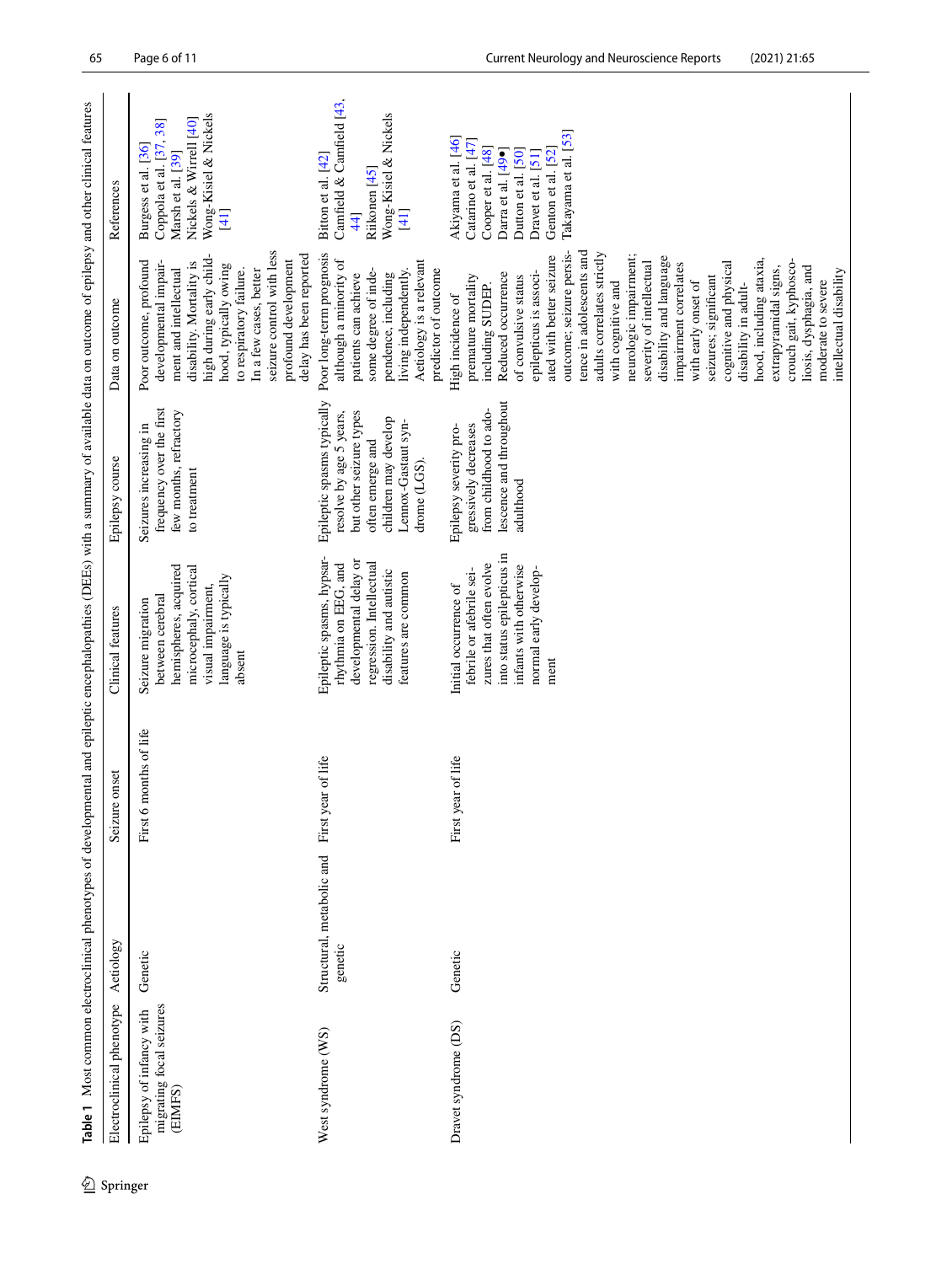| Electroclinical phenotype Aetiology                                                       |                                                             | Seizure onset                                                                                | Clinical features                                                                                                                                                                                                                                                                                                           | Epilepsy course                                                                                                   | Data on outcome                                                                                                                                                                                                              | References                                                                                                                                                                                                                                    |
|-------------------------------------------------------------------------------------------|-------------------------------------------------------------|----------------------------------------------------------------------------------------------|-----------------------------------------------------------------------------------------------------------------------------------------------------------------------------------------------------------------------------------------------------------------------------------------------------------------------------|-------------------------------------------------------------------------------------------------------------------|------------------------------------------------------------------------------------------------------------------------------------------------------------------------------------------------------------------------------|-----------------------------------------------------------------------------------------------------------------------------------------------------------------------------------------------------------------------------------------------|
| Lennox-Gastaut syn-<br>drome (LGS)                                                        | genetic                                                     | Structural, metabolic and Before the age of 8 years<br>later onset is pos-<br>sible<br>but l | Triad of cognitive impair- Infants can first develop<br>ment, multiple seizure<br>clonic and focal onset<br>absences, atonic, and,<br>types, and slow spike<br>less frequently, myo-<br>and wave complexes<br>$(1.5 - 2.5 \text{ Hz})$ on the<br>EEG. Seizure types<br>include tonic (most<br>common), atypical<br>seizures | adulthood in more than<br>later evolve into LGS.<br>Seizures persist into<br>West syndrome and<br>90% of patients | of seizures. Seizure and<br>dying of complications<br>5-17% during follow-<br>cognitive impairment<br>with up to half cases<br>death is estimated at<br>present in adulthood<br>The rate of premature<br>ups of 12-21 years, | Commission on Classifica-<br>tion and Terminology of<br>the International League<br>Arzimanoglou et al. [54]<br>Against Epilepsy [55]<br>VanStraten & Ng [59]<br>Nickels et al. [32]<br>Montouris [58]<br>Kim et al. [56]<br>Kerr et al. [57] |
| (CSWS)/Landau-Klef-<br>fner syndrome (LKS)<br>Continuous spikes and<br>waves during sleep | Structural, metabolic and Between 2 and 12 years<br>genetic |                                                                                              | epilepticus during sleep<br>sia is the core symptom<br>Epilepsy, neurocognitive<br>tern of electrical status<br>(ESES)/acquired apha-<br>regression, EEG pat-<br>in LKS                                                                                                                                                     | seizures in adolescence<br>In ESES, remission of<br>is seen in almost all<br>patients                             | and disabling language<br>Poor cognitive outcome<br>in > 50% cases/severe<br>disturbances in adult-<br>hood in LKS                                                                                                           | Liukkonen et al. [62]<br>Tassinari et al. [64]<br>Kramer et al. [61]<br>Praline et al. [63]<br>Duran et al. [60]                                                                                                                              |

**Table 1**

(continued)

result in oversimplifed approaches and detrimental efects on patient care.

### **Lifespan Clinics as an Alternative Healthcare Model — Examples from Other Diseases**

The current care transition models and recommendations do not address the complexity of rare genetic epilepsy syndromes. There is signifcant heterogeneity across various transition strategies, and many factors are not taken into account, e.g. the impact of social and cultural environment on chronic health conditions [[72](#page-9-21)]. The main weaknesses of existing models include absence of records of early history; lack of expertise in complex conditions such as genetic DEEs across adult care services [[73](#page-9-22)[–75\]](#page-10-0); late age at the start of transition programmes [\[75](#page-10-0)]; and reduced access to new treatments for adult patients with rare conditions (e.g. clinical trials, drugs licenced only for paediatric treatment, target population for experimental treatment trials, etc.). Furthermore, there are specifc aspects of chronic epilepsy syndromes in adults that require dedicated expertise, such as physiological somatic changes in adulthood, ageing, and other organ involvement becoming symptomatic in adulthood.

Lifespan clinics, providing follow-up from disease onset throughout life including childhood and adulthood, are alternative models to manage rare and complex conditions. Examples of a similar approach exist in other chronic health conditions. The medical community has recognised that specialised comprehensive care centres can decrease the morbidity and mortality associated with certain chronic diseases. Reduced hospitalisation, morbidity, and mortality rates have followed with commissioning of specialised centres with multidisciplinary teams for haemophilia and cystic fbrosis [\[76,](#page-10-1) [77\]](#page-10-2). Such approaches with holistic management have also been advocated in complex genetic syndromes such as Tuberous Sclerosis Complex (TSC) [[78](#page-10-3)], where, for example, consensus recommendations on surveillance and management are relevant to the entire lifespan [[79\]](#page-10-4). Lifespan care is already provided by clinical genetics services, often including multidisciplinary team–based approaches [[80\]](#page-10-5). There are also reference centres, physical and virtual, for rare disease [[81\]](#page-10-6), including the European Reference Network for Rare Neurological Diseases (ERN-RND) which was launched by the European Union to support patients and families afected by rare neurological diseases (RND) and provide specialised knowledge, treatment, and resources. The ERN for rare and complex epilepsies (EpiCARE) includes highly specialised health centres in 24 European countries with expertise in such epilepsies and is organised in work packages and modules that approach clinical and research areas of epilepsy in their entirety as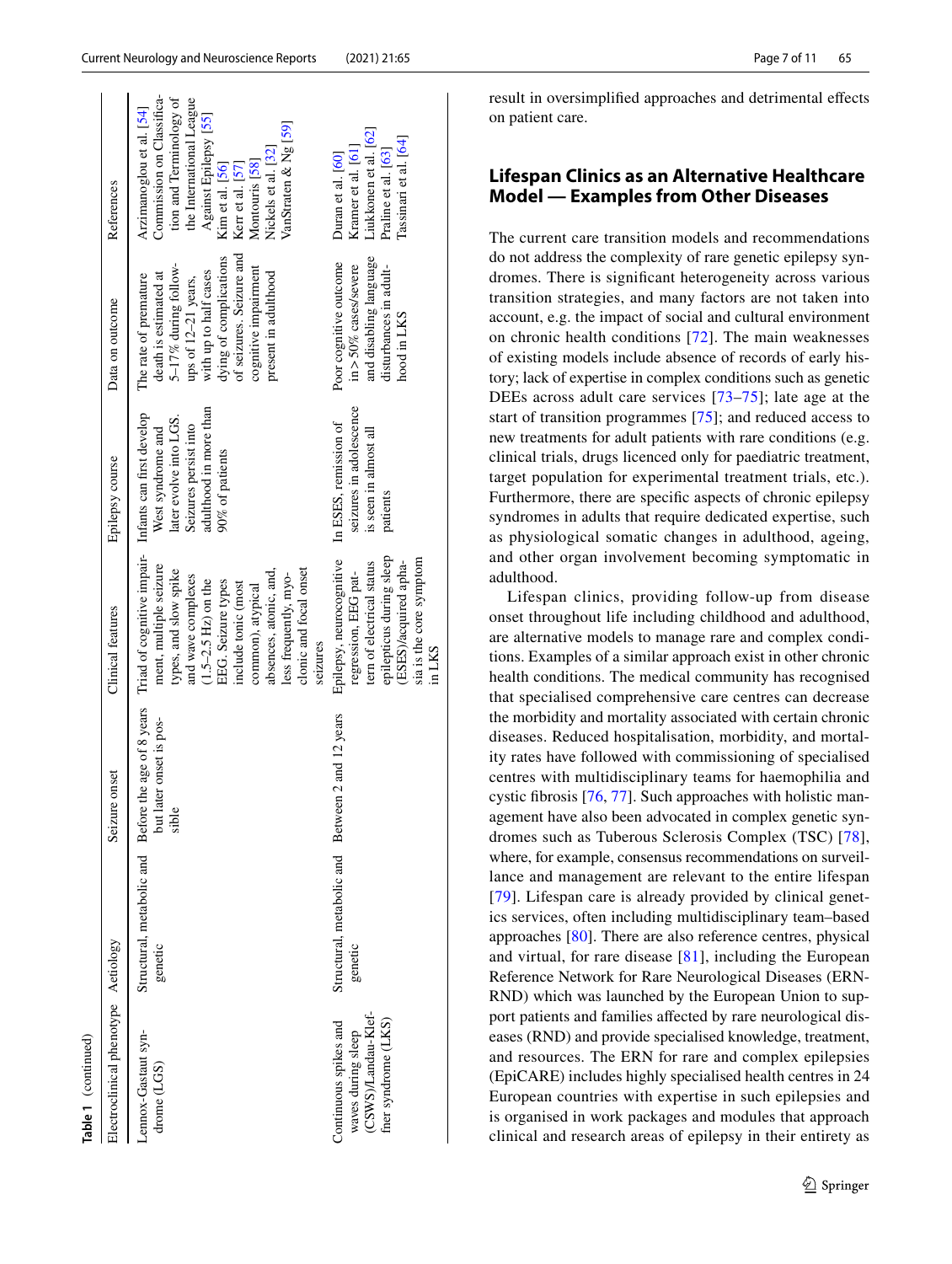a whole, irrespective of age-related issues, with the only exception for neonatal seizures [\[82\]](#page-10-7).

Given the unique presentations and intricacy of rare and complex epilepsy syndromes in which epilepsy is the main clinical element, we propose here the adoption of lifespan clinics where there is no transition but continuity of care from childhood to adulthood with multidisciplinary and highly specialised input from healthcare providers. The specialist involved should have extensive knowledge of principles of the disease and of existing precision medicine strategies for each rare condition, with facilitated access to treatment options and innovative therapies. The epilepsy nurse specialist, currently in existence only in some countries, could play a key role in lifespan management and in communication with family, primary care providers, and other local services (e.g. pharmacies, social services, rehabilitation centres). This model would also facilitate more comprehensive research programmes on rare diseases and address transition with a more individualised approach without a fxed age for care transfer. Such personalised approaches should aim to a better understanding of the underlying pathophysiological dysfunction, including its association with brain maturation and age-related changes in each specifc genetic condition. Multiple barriers could arise in implementing lifespan clinics, including restructuring of medical training and healthcare delivery, variation of regulations across diferent countries, and lack of expertise bridging paediatric and adult care. New professional roles would be needed bridging childhood course with adult outcome, with appropriate knowledge, skills, attitudes, and organisational support to serve people with disabilities, including expertise in assessing the needs and options for assistive technology, general-use technologies, and home modifcations. As rare and complex epilepsy syndromes may require health care from early life to the geriatric phase, multidisciplinary teams will be required, and our holistic approach proposal may be implemented in a stepwise manner starting with patients with the most difficult-to-treat epilepsies. Although this approach would require substantial changes in healthcare provision, there are clear advantages and strengths that would justify its implementation in clinical practice.

## **Conclusions**

Transition describes "a purposeful, planned process that addresses the medical, psychosocial and educational/ vocational needs of adolescents and young adults with chronic physical and medical conditions as they move from childcentred to adult-oriented health systems" [[83\]](#page-10-8). Current models for transition in epilepsy syndromes are heterogeneous and overall do not seem to be highly efective in addressing the complexity of rare genetic conditions. There are a high risk of adolescents, young adults, or even older adults with intellectual disability, whose clinical presentation maintains characteristics usually seen in the paediatric age, remaining in a grey area with inadequate healthcare provision and subsequent higher risks of morbidity and mortality in adulthood. Lifespan clinics could represent a feasible and efective option for specifc rare, complex epilepsy syndromes requiring high level of expertise and multidisciplinary approach. Efectiveness should be measured by reduced rate of morbidity and mortality and improved quality of life for both patients and families/ caregivers. We propose lifespan in alternative to transition clinics as an additional route to promote precision medicine in rare and complex epilepsies [[84](#page-10-9)].

**Funding** SB was supported by the Muir Maxwell Trust and the Epilepsy Society. Part of this work was undertaken at University College London Hospitals, which received a proportion of funding from the National Institute for Health Research Biomedical Research Centres funding scheme.

#### **Compliance with Ethical Standards**

**Conflict of Interest** The authors declare that they have no confict of interest.

**Human and Animal Rights** This article does not contain any studies with human or animal subjects performed by any of the authors.

**Open Access** This article is licensed under a Creative Commons Attribution 4.0 International License, which permits use, sharing, adaptation, distribution and reproduction in any medium or format, as long as you give appropriate credit to the original author(s) and the source, provide a link to the Creative Commons licence, and indicate if changes were made. The images or other third party material in this article are included in the article's Creative Commons licence, unless indicated otherwise in a credit line to the material. If material is not included in the article's Creative Commons licence and your intended use is not permitted by statutory regulation or exceeds the permitted use, you will need to obtain permission directly from the copyright holder. To view a copy of this licence, visit<http://creativecommons.org/licenses/by/4.0/>.

#### **References**

Papers of particular interest, published recently, have been highlighted as:

- Of importance
- •• Of major importance
- <span id="page-7-0"></span>1. Andrade DM, Bassett AS, Bercovici E, Borlot F, Bui E, Camfeld P, et al. Epilepsy: Transition from pediatric to adult care. Recommendations of the Ontario epilepsy implementation task force. Epilepsia. 2017;58(9):1502–17.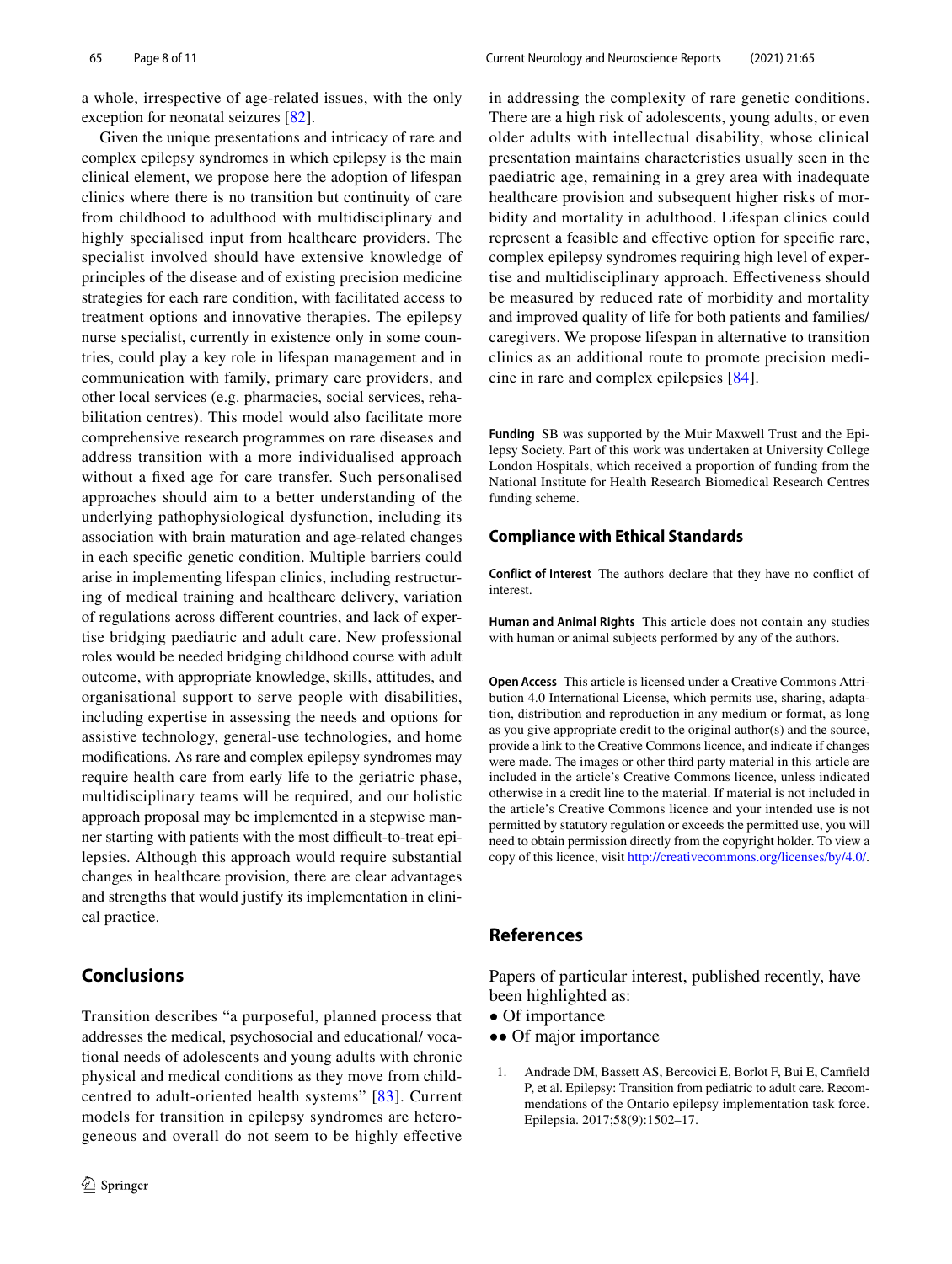- <span id="page-8-0"></span>2. Misleading trajectories: transition dilemmas of young adults in Europe. Journal of Youth Studies. 2001;4(1):101–18.
- <span id="page-8-1"></span>3. Skene NG, Roy M, Grant SG. A genomic lifespan program that reorganises the young adult brain is targeted in schizophrenia. Elife. 2017;12:6.
- <span id="page-8-2"></span>Adulthood in law and culture [Internet]. 2020. Available from: <https://scholarship.law.wm.edu/facpubs/1824>
- <span id="page-8-3"></span>5. Devinsky O. Transition to adult care for children with epilepsy–a call for action. Epilepsia. 2014;55(Suppl 3):54–5.
- <span id="page-8-4"></span>6. Camfield CS, Berg A, Stephani U, Wirrell EC. Transition issues for benign epilepsy with centrotemporal spikes, nonlesional focal epilepsy in otherwise normal children, childhood absence epilepsy, and juvenile myoclonic epilepsy. Epilepsia. 2014;55(Suppl 3):16–20.
- <span id="page-8-5"></span>7. Gov.UK Valproate use by women and girls. 2018 [Internet]. [cited 2020 Dec 2]. Available from: [https://www.gov.uk/guida](https://www.gov.uk/guidance/valproate-use-by-women-and-girls#toolkit) [nce/valproate-use-by-women-and-girls#toolkit.](https://www.gov.uk/guidance/valproate-use-by-women-and-girls#toolkit)
- <span id="page-8-6"></span>8. Heslop P. Bridging the divide at transition: what happens for young people with learning difficulties and their families? Kidderminster [England: BILD Publications; 2002.
- <span id="page-8-7"></span>9. Camfeld P, Camfeld C, Busiah K, Cohen D, Pack A, Nabbout R. The transition from pediatric to adult care for youth with epilepsy: basic biological, sociological, and psychological issues. Epilepsy Behav. 2017;69:170–6.
- <span id="page-8-9"></span>10. Nabbout R, Andrade DM, Bahi-Buisson N, Cross H, Desquerre I, Dulac O, et al. Outcome of childhood-onset epilepsy from adolescence to adulthood: transition issues. Epilepsy Behav. 2017;69:161–9.
- <span id="page-8-8"></span>11. Nabbout R, Camfeld CS, Andrade DM, Arzimanoglou A, Chiron C, Cramer JA, et al. Treatment issues for children with epilepsy transitioning to adult care. Epilepsy Behav. 2017;69:153–60.
- <span id="page-8-10"></span>12. Iyer A, Rajendran S. Epilepsy: addressing the transition from pediatric to adult care. AHMT. 2016;7:77–87.
- <span id="page-8-11"></span>13. Appleton RE. Transition from paediatric clinic to the adult service. J R Soc Med. 2001;94(10):554.
- <span id="page-8-12"></span>14. Percorso assistenziale per la presa in carico delle persone con epilessia, Toscana, 2019 [Internet]. Available from: [https://](https://www.regione.toscana.it/documents/10180/23792978/allegatoa+decisione+12_2019+-+PDTA_Epilessie.pdf/8f8b4462-23d4-abbe-b12a-b69d6a539780?t=1578657587030) [www.regione.toscana.it/documents/10180/23792978/alleg](https://www.regione.toscana.it/documents/10180/23792978/allegatoa+decisione+12_2019+-+PDTA_Epilessie.pdf/8f8b4462-23d4-abbe-b12a-b69d6a539780?t=1578657587030) [atoa+decisione+12\\_2019+-+PDTA\\_Epilessie.pdf/8f8b4462-](https://www.regione.toscana.it/documents/10180/23792978/allegatoa+decisione+12_2019+-+PDTA_Epilessie.pdf/8f8b4462-23d4-abbe-b12a-b69d6a539780?t=1578657587030) [23d4-abbe-b12a-b69d6a539780?t=1578657587030](https://www.regione.toscana.it/documents/10180/23792978/allegatoa+decisione+12_2019+-+PDTA_Epilessie.pdf/8f8b4462-23d4-abbe-b12a-b69d6a539780?t=1578657587030)
- <span id="page-8-13"></span>15. Carrizosa J, An I, Appleton R, Camfeld P, Von Moers A. Models for transition clinics. Epilepsia. 2014;55(Suppl 3):46–51.
- <span id="page-8-14"></span>16. Kuchenbuch M, Chemaly N, Chiron C, Dulac O, Nabbout R. Transition and transfer from pediatric to adult health care in epilepsy: a families' survey on Dravet syndrome. Epilepsy Behav. 2013;29(1):161–5.
- <span id="page-8-15"></span>17. Nabbout R, Teng T, Chemaly N, Breuillard D, Kuchenbuch M. Transition of patients with childhood onset epilepsy: perspectives from pediatric and adult neurologists. Epilepsy Behav. 2020;104(Pt A):106889.
- <span id="page-8-16"></span>18. Berliner Transitions Programm [Internet]. [cited 2020 Sep 30]. Available from: [http://www.drk-kliniken-berlin.de/westend/](http://www.drk-kliniken-berlin.de/westend/krankenhaus-westend/berliner-transitionsprogramm/) [krankenhaus-westend/berliner-transitionsprogramm/](http://www.drk-kliniken-berlin.de/westend/krankenhaus-westend/berliner-transitionsprogramm/)
- <span id="page-8-17"></span>19. Patientenschulung-kompas.de. [Internet]. Available from: [http://](http://www.patientenschulung-kompas.de/t_main.php) [www.patientenschulung-kompas.de/t\\_main.php.](http://www.patientenschulung-kompas.de/t_main.php)
- <span id="page-8-18"></span>20. Camfeld P, Camfeld C, Pohlmann-Eden B. Transition from pediatric to adult epilepsy care: a difficult process marked by medical and social crisis. Epilepsy Curr. 2012;12(Suppl 3):13–21.
- <span id="page-8-19"></span>21. Jurasek L, Ray L, Quigley D. Development and implementation of an adolescent epilepsy transition clinic. J Neurosci Nurs. 2010;42(4):181–9.
- <span id="page-8-20"></span>22. Suris J-C, Akre C. Key elements for, and indicators of, a successful transition: an international Delphi study. J Adolesc Health. 2015;56(6):612–8.
- <span id="page-8-21"></span>23. Mazur A, Dembinski L, Schrier L, Hadjipanayis A, Michaud P-A. European Academy of Paediatric consensus statement on successful transition from paediatric to adult care for adolescents with chronic conditions. Acta Paediatr. 2017;106(8):1354–7.
- <span id="page-8-22"></span>24. Intercollegiate Working Party On Adolescent Health. Bridging the gaps: health care for adolescents bridging the gaps health care for adolescents [Internet]. Available from: [http://rcpch.adlib](http://rcpch.adlibhosting.com/files/Bridging%20the%20Gaps%20-%20Health%20Care%20for%20Adolescents%202003-06.pdf) [hosting.com/fles/Bridging%20the%20Gaps%20-%20Health%](http://rcpch.adlibhosting.com/files/Bridging%20the%20Gaps%20-%20Health%20Care%20for%20Adolescents%202003-06.pdf) [20Care%20for%20Adolescents%202003-06.pdf](http://rcpch.adlibhosting.com/files/Bridging%20the%20Gaps%20-%20Health%20Care%20for%20Adolescents%202003-06.pdf)
- 25. Kaufman M, Pinzon J, Canadian Paediatric Society, Adolescent Health Committee. Transition to adult care for youth with special health care needs. Paediatrics & Child Health. 2007;12(9):785–8.
- <span id="page-8-23"></span>26. White PH, Cooley WC, TRANSITIONS CLINICAL REPORT AUTHORING GROUP, AMERICAN ACADEMY OF PEDI-ATRICS, AMERICAN ACADEMY OF FAMILY PHYSI-CIANS, AMERICAN COLLEGE OF PHYSICIANS. Supporting the health care transition from adolescence to adulthood in the medical home. Pediatrics. 2018;142(5).
- <span id="page-8-24"></span>27. Chiron C, An I. Pharmacology aspects during transition and at transfer in patients with epilepsy. Epilepsia. 2014;55(Suppl 3):8–11.
- <span id="page-8-25"></span>28. Healy SA, Fantaneanu TA, Whiting S. The importance of mental health in improving quality of life in transition-aged patients with epilepsy. Epilepsy Behav. 2020;112:107324.
- <span id="page-8-26"></span>29. Betz CL, Nehring WM, Lobo ML. Transition needs of parents of adolescents and emerging adults with special health care needs and disabilities. J Fam Nurs. 2015;21(3):362–412.
- <span id="page-8-27"></span>30. Heath G, Farre A, Shaw K. Parenting a child with chronic illness as they transition into adulthood: A systematic review and thematic synthesis of parents' experiences. Patient Educ Couns. 2017;100(1):76–92.
- <span id="page-8-28"></span>31. Shaw KL, Baldwin L, Heath G. 'A confdent parent breeds a confdent child': Understanding the experience and needs of parents whose children will transition from paediatric to adult care. J Child Health Care. 2020;30:1367493520936422.
- <span id="page-8-29"></span>32. Nickels KC, Zaccariello MJ, Hamiwka LD, Wirrell EC. Cognitive and neurodevelopmental comorbidities in paediatric epilepsy. Nat Rev Neurol. 2016;12(8):465–76.
- <span id="page-8-30"></span>33. Rochtus A, Olson HE, Smith L, Keith LG, El Achkar C, Taylor A, et al. Genetic diagnoses in epilepsy: the impact of dynamic exome analysis in a pediatric cohort. Epilepsia. 2020;61(2):249–58.
- <span id="page-8-31"></span>34. Piña-Garza JE, Chung S, Montouris GD, Radtke RA, Resnick T, Wechsler RT. Challenges in identifying Lennox-Gastaut syndrome in adults: a case series illustrating its changing nature. Epilepsy Behav Case Rep. 2016;5:38–43.
- <span id="page-8-32"></span>35. Silvennoinen K, Martins Custodio H, Balestrini S, Rugg-Gunn F, England Research Consortium G, Sisodiya SM. Complex epilepsy: it's all in the history. Pract Neurol. 2020 Oct 17; practneurol-2020–002522.
- <span id="page-8-33"></span>36. Burgess R, Wang S, McTague A, Boysen KE, Yang X, Zeng Q, et al. The Genetic Landscape of Epilepsy of Infancy with Migrating Focal Seizures. Ann Neurol. 2019;86(6):821–31.
- <span id="page-8-34"></span>37. Coppola G, Plouin P, Chiron C, Robain O, Dulac O. Migrating partial seizures in infancy: a malignant disorder with developmental arrest. Epilepsia. 1995;36:1017–24.
- <span id="page-8-35"></span>38. Coppola G. Malignant migrating partial seizures in infancy: an epilepsy syndrome of unknown etiology. Epilepsia. 2009;50(Suppl 5):49–51.
- <span id="page-8-36"></span>39. Marsh E, Melamed SE, Barron T, Clancy RR. Migrating partial seizures in infancy: expanding the phenotype of a rare seizure syndrome. Epilepsia. 2005;46(4):568–72.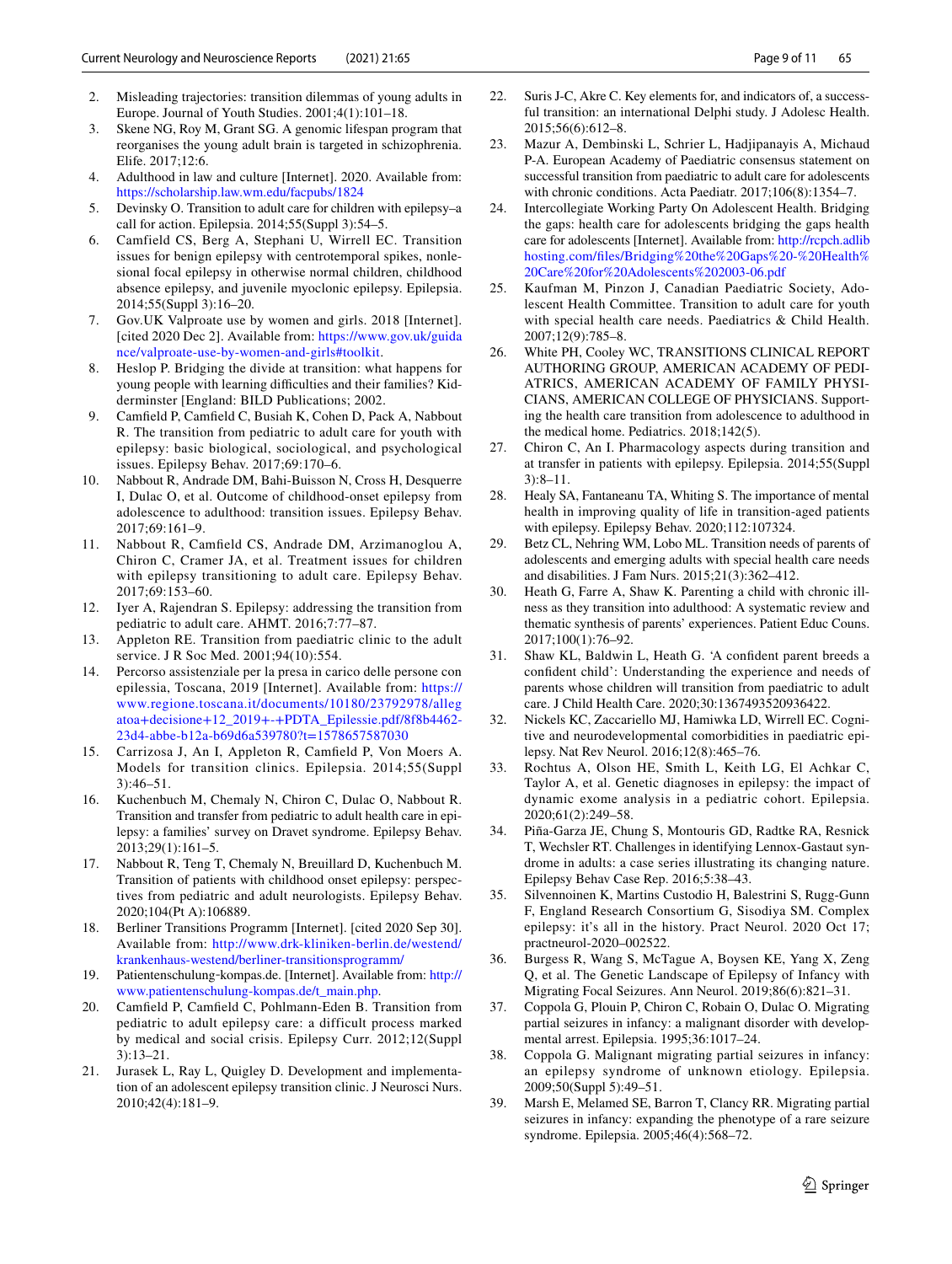- <span id="page-9-9"></span>40. Nickels KC, Wirrell EC. Cognitive and Social Outcomes of Epileptic Encephalopathies. Semin Pediatr Neurol. 2017;24(4):264–75.
- <span id="page-9-10"></span>41. Wong-Kisiel LC, Nickels K. Electroencephalogram of agedependent epileptic encephalopathies in infancy and early childhood. Epilepsy Res Treat. 2013;2013:743203.
- <span id="page-9-11"></span>42. Bitton JY, Demos M, Elkouby K, Connolly M, Weiss SK, Donner EJ, et al. Does treatment have an impact on incidence and risk factors for autism spectrum disorders in children with infantile spasms? Epilepsia. 2015;56(6):856–63.
- <span id="page-9-12"></span>43. Camfeld P, Camfeld C. Long-term prognosis for symptomatic (secondarily) generalized epilepsies: a population-based study. Epilepsia. 2007;48(6):1128–32.
- <span id="page-9-13"></span>44. Camfeld C, Camfeld P. Twenty years after childhood-onset symptomatic generalized epilepsy the social outcome is usually dependency or death: a population-based study. Dev Med Child Neurol. 2008;50:859–63.
- <span id="page-9-14"></span>45. Riikonen R. Long-term otucome of West syndrome: a study of adults with a history of infantile spasms. Epilepsia. 1996;37(4):367–72.
- <span id="page-9-15"></span>46. Akiyama M, Kobayashi K, Yoshinaga H, Ohtsuka Y. A long‐ term follow‐up study of Dravet syndrome up to adulthood. Epilepsia. 2010;51:1043–52.
- <span id="page-9-3"></span>47. Catarino CB, Liu JYW, Liagkouras I, Gibbons VS, Labrum RW, Ellis R, et al. Dravet syndrome as epileptic encephalopathy: evidence from long-term course and neuropathology. Brain. 2011;134(Pt 10):2982–3010.
- <span id="page-9-16"></span>48. Cooper MS, Mcintosh A, Crompton DE, McMahon JM, Schneider A, Farrell K, et al. Mortality in Dravet syndrome. Epilepsy Res. 2016;128:43–7.
- <span id="page-9-1"></span>49.• Darra F, Battaglia D, Dravet C, Patrini M, Offredi F, Chieffo D, et al. Dravet syndrome: early electroclinical findings and long-term outcome in adolescents and adults. Epilepsia. 2019;60(Suppl 3):S49-58. **Retrospective study of two independent cohorts of adolescents and adults with Dravet syndrome showing unfavourable outcome in most cases, albeit with an overall decrease of epilepsy severity in adulthood.**
- <span id="page-9-17"></span>50. Dutton SBB, Dutt K, Papale LA, Helmers S, Goldin AL, Escayg A. Early-life febrile seizures worsen adult phenotypes in Scn1a mutants. Exp Neurol. 2017;293:159–71.
- <span id="page-9-18"></span>51. Dravet C, Bureau M, Oguni H, Fukuyama Y, Çokar O. Severe myoclonic epilepsy in infancy (Dravet syndrome). In: Roger J, Bureau M, Dravet Ch, Genton P, Tassinari CA, Wolf P (eds) Epileptic syndromes in infancy, childhood and adolescence, 4th edn. John Libbey Eurotext Ltd, Montrouge, 2005; 89–113.
- <span id="page-9-19"></span>52. Genton P, Velizarova R, Dravet C. Dravet syndrome: the longterm outcome. Epilepsia. 2011;52(Suppl 2):44–9.
- <span id="page-9-20"></span>53. Takayama R, Fujiwara T, Shigematsu H, Imai K, Takahashi Y, Yamakawa K, et al. Long-term course of Dravet syndrome: a study from an epilepsy center in Japan. Epilepsia. 2014;55(4):528–38.
- <span id="page-9-23"></span>54. Arzimanoglou A, French J, Blume WT, Cross JH, Ernst JP, Feucht M, et al. Lennox-Gastaut syndrome: a consensus approach on diagnosis, assessment, management, and trial methodology. Lancet Neurol. 2009;8(1):82–93.
- <span id="page-9-24"></span>55. Commission on Classifcation and Terminology of the International League Against Epilepsy. Proposal for revised classification of epilepsies and epileptic syndromes. Epilepsia. 1989;30(4):389–99.
- <span id="page-9-25"></span>56. Kim HJ, Kim HD, Lee JS, Heo K, Kim DS, Kang HC. Longterm prognosis of patients with Lennox-Gastaut syndrome in recent decades. Epilepsy Res. 2015;110:10–9.
- <span id="page-9-26"></span>57. Kerr M, Kluger G, Philip S. Evolution and management of Lennox-Gastaut syndrome through adolescence and into adulthood: are seizures always the primary issue? Epileptic Disord. 2011;13(Suppl 1):S15–26.
- <span id="page-9-27"></span>58. Montouris GD. Rational approach to treatment options for Lennox-Gastaut syndrome. Epilepsia. 2011;52(Suppl 5):10–20.
- <span id="page-9-28"></span>59. VanStraten AF, Ng YT. Update on the management of Lennox-Gastaut syndrome. Pediatr Neurol. 2012;47(3):153–61.
- <span id="page-9-29"></span>60. Duran MH, Guimarães CA, Medeiros LL, Guerreiro MM. Landau-Klefner syndrome: long-term follow-up. Brain Dev. 2009;31(1):58–63.
- <span id="page-9-30"></span>61. Kramer U, Sagi L, Goldberg-Stern H, Zelnik N, Nissenkorn A, Ben-Zeev B. Clinical spectrum and medical treatment of children with electrical status epilepticus in sleep (ESES). Epilepsia. 2009;50(6):1517–24.
- <span id="page-9-31"></span>62. Liukkonen E, Kantola-Sorsa E, Paetau R, Gaily E, Peltola M, Granström ML. Long-term outcome of 32 children with encephalopathy with status epilepticus during sleep, or ESES syndrome. Epilepsia. 2010;51(10):2023–32.
- <span id="page-9-32"></span>63. Praline J, Hommet C, Barthez MA, Brault F, Perrier D, Passage GD, et al Outcome at adulthood of the continuous spike-waves during slow sleep and Landau-Klefner syndromes. Epilepsia. 2003;44(11):1434–40.
- <span id="page-9-33"></span>64. Tassinari CA, Rubboli G, Volpi L, Meletti S, d'Orsi G, Franca M, et al. Encephalopathy with electrical status epilepticus during slow sleep or ESES syndrome including the acquired aphasia. Clin Neurophysiol. 2000;111(Suppl 2):S94–102.
- <span id="page-9-0"></span>65.•• Kotulska K, Kwiatkowski DJ, Curatolo P, Weschke B, Riney K, Jansen F, et al. Prevention of epilepsy in infants with tuberous sclerosis complex in the EPISTOP trial. Ann Neurol. 2021;89(2):304–14. **Multicentre randomised controlled trial which showed that preventive treatment with vigabatrin was safe and modifed the natural history of seizures in tuberous sclerosis complex, reducing the risk and severity of epilepsy.**
- <span id="page-9-2"></span>66. Balestrini S, Sisodiya SM. Treatment of epileptic encephalopathies. Curr Pharm Des. 2017;23(37):5667–90.
- <span id="page-9-4"></span>67. Stern WM, Winston JS, Murphy E, Cross JH, Sander JW. Guanidinoacetate methyltransferase (GAMT) deficiency: a rare but treatable epilepsy. Pract Neurol. 2017;17(3):207–11.
- <span id="page-9-5"></span>68. Rosti G, Tassano E, Bossi S, Divizia MT, Ronchetto P, Servetti M, et al. Intragenic duplication of *KCNQ5* gene results in aberrant splicing leading to a premature termination codon in a patient with intellectual disability. Eur J Med Genet. 2019 Sep;62(9):103555.
- <span id="page-9-6"></span>69.• Mullen SA, Carney PW, Roten A, Ching M, Lightfoot PA, Churilov L, et al. Precision therapy for epilepsy due to KCNT1 mutations: a randomized trial of oral quinidine. Neurology. 2018;90(1):e67-72. **Single-centre, placebo-controlled, crossover trial of oral quinidine in six patients with sleep-related hypermotor epilepsy due to KCNT1 mutation which failed to show efficacy. Dose-limiting cardiac side effects were observed.**
- <span id="page-9-7"></span>70. Cantagrel V, Lossi A-M, Boulanger S, Depetris D, Mattei M-G, Gecz J, et al. Disruption of a new X linked gene highly expressed in brain in a family with two mentally retarded males. J Med Genet. 2004;41(10):736–42.
- <span id="page-9-8"></span>71. Zaman T, Helbig I, Božović IB, DeBrosse SD, Bergqvist AC, Wallis K, et al. Mutations in SCN3A cause early infantile epileptic encephalopathy. Ann Neurol. 2018;83(4):703–17.
- <span id="page-9-21"></span>72. Institute of Medicine (US) Committee on Assessing Interactions Among Social, Behavioral, and Genetic Factors in Health; Genes, behavior, and the social environment: moving beyond the nature/nurture debate. In: The Impact of Social and Cultural Environment on Health [Internet]. Available from: [https://www.](https://www.ncbi.nlm.nih.gov/books/NBK19924/) [ncbi.nlm.nih.gov/books/NBK19924/](https://www.ncbi.nlm.nih.gov/books/NBK19924/)
- <span id="page-9-22"></span>73. Both P, Ten Holt L, Mous S, Patist J, Rietman A, Dieleman G, et al. Tuberous sclerosis complex: concerns and needs of patients and parents from the transitional period to adulthood. Epilepsy Behav. 2018;83:13–21.